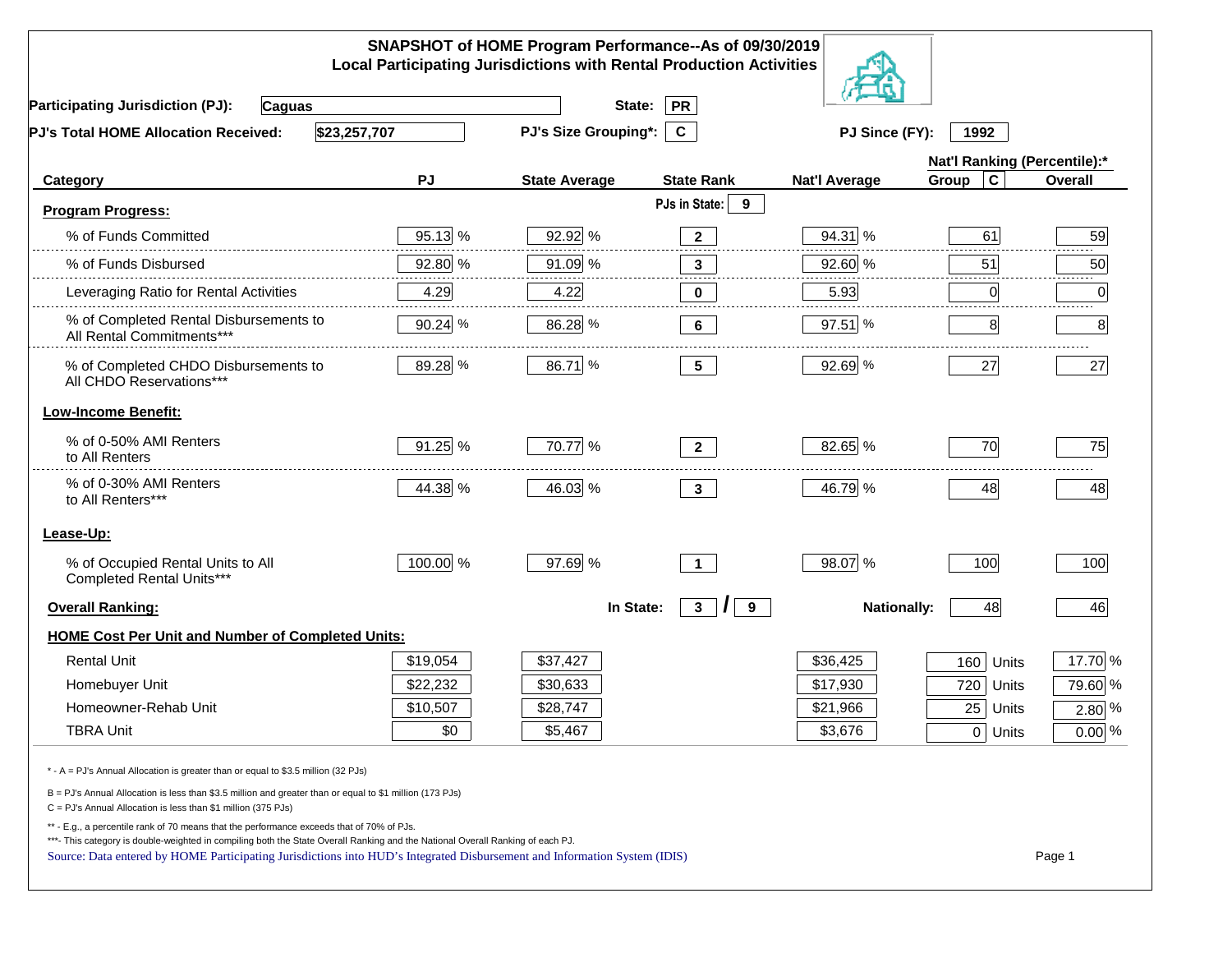| <b>Participating Jurisdiction (PJ): Caguas</b>                                                                                                          |             |       |               |                            | $\overline{\text{PR}}$ |                            |                                        |                   |                      |                                   |                   |
|---------------------------------------------------------------------------------------------------------------------------------------------------------|-------------|-------|---------------|----------------------------|------------------------|----------------------------|----------------------------------------|-------------------|----------------------|-----------------------------------|-------------------|
| <b>Total Development Costs:</b>                                                                                                                         |             |       | <b>Rental</b> | Homebuyer                  |                        | <b>Homeowner</b>           |                                        |                   | PJ:                  |                                   | $0.0\%$           |
| (average reported cost per unit in<br>PJ:                                                                                                               |             |       | \$73,906      | \$69,389                   |                        | \$12,227                   | <b>CHDO Operating Expenses:</b>        | (% of allocation) | <b>National Avg:</b> |                                   | $1.1 \frac{9}{6}$ |
| <b>HOME-assisted projects)</b>                                                                                                                          | State:*     |       | \$122,110     | \$71,068                   |                        | \$37,593                   |                                        |                   |                      |                                   |                   |
|                                                                                                                                                         | National:** |       | \$135,225     | \$88,236                   |                        | \$26,222                   |                                        |                   |                      |                                   |                   |
|                                                                                                                                                         |             |       |               | Rental Homebuyer Homeowner | <b>TBRA</b>            |                            |                                        |                   |                      | <b>Rental Homebuyer Homeowner</b> | <b>TBRA</b>       |
| <b>RACE:</b>                                                                                                                                            |             | %     | %             | ℅                          | $\%$                   | <b>HOUSEHOLD TYPE:</b>     |                                        | %                 | $\frac{9}{6}$        | ℅                                 | $\%$              |
| White:                                                                                                                                                  |             | 0.0   | 0.0           | 0.0                        | 0.0                    | Single/Non-Elderly:        |                                        | 34.4              | 21.6                 | 20.0                              | 0.0               |
| <b>Black/African American:</b>                                                                                                                          |             | 0.0   | 0.0           | 0.0                        | 0.0                    | Elderly:                   |                                        | 48.1              | 6.8                  | 28.0                              | 0.0               |
| Asian:                                                                                                                                                  |             | 0.0   | 0.0           | 0.0                        | 0.0                    |                            | <b>Related/Single Parent:</b>          | 15.6              | 32.4                 | 32.0                              | 0.0               |
| American Indian/Alaska Native:                                                                                                                          |             | 0.0   | 0.0           | 0.0                        | 0.0                    | <b>Related/Two Parent:</b> |                                        | 1.9               | 32.9                 | 16.0                              | 0.0               |
| Native Hawaiian/Pacific Islander:                                                                                                                       |             | 0.0   | 0.0           | 0.0                        | 0.0                    | Other:                     |                                        | 0.0               | 6.1                  | 4.0                               | 0.0               |
| American Indian/Alaska Native and White:                                                                                                                |             | 0.0   | 0.0           | 0.0                        | 0.0                    |                            |                                        |                   |                      |                                   |                   |
| Asian and White:                                                                                                                                        |             | 0.0   | 0.0           | 0.0                        | 0.0                    |                            |                                        |                   |                      |                                   |                   |
| <b>Black/African American and White:</b>                                                                                                                |             | 0.0   | 0.0           | 0.0                        | 0.0                    |                            |                                        |                   |                      |                                   |                   |
| American Indian/Alaska Native and Black:                                                                                                                |             | 0.0   | 0.0           | 0.0                        | 0.0                    |                            |                                        |                   |                      |                                   |                   |
| <b>Other Multi Racial:</b>                                                                                                                              |             | 0.0   | 0.3           | 0.0                        | 0.0                    |                            |                                        |                   |                      |                                   |                   |
| Asian/Pacific Islander:                                                                                                                                 |             | 0.0   | 0.0           | 0.0                        | 0.0                    |                            |                                        |                   |                      |                                   |                   |
| <b>ETHNICITY:</b>                                                                                                                                       |             |       |               |                            |                        |                            |                                        |                   |                      |                                   |                   |
| <b>Hispanic</b>                                                                                                                                         |             | 100.0 | 99.6          | 100.0                      | 0.0                    |                            |                                        |                   |                      |                                   |                   |
| <b>HOUSEHOLD SIZE:</b>                                                                                                                                  |             |       |               |                            |                        |                            | <b>SUPPLEMENTAL RENTAL ASSISTANCE:</b> |                   |                      |                                   |                   |
| 1 Person:                                                                                                                                               |             | 86.9  | 15.3          | 12.0                       | 0.0                    | Section 8:                 |                                        | 5.6               | $1.3^{\#}$           |                                   |                   |
| 2 Persons:                                                                                                                                              |             | 7.5   | 22.6          | 40.0                       | 0.0                    | <b>HOME TBRA:</b>          |                                        | 0.0               |                      |                                   |                   |
| 3 Persons:                                                                                                                                              |             | 3.8   | 25.4          | 12.0                       | 0.0                    | Other:                     |                                        | 83.1              |                      |                                   |                   |
| 4 Persons:                                                                                                                                              |             | 1.9   | 27.1          | 20.0                       | 0.0                    | No Assistance:             |                                        | 11.3              |                      |                                   |                   |
| 5 Persons:                                                                                                                                              |             | 0.0   | 7.0           | 16.0                       | 0.0                    |                            |                                        |                   |                      |                                   |                   |
| 6 Persons:                                                                                                                                              |             | 0.0   | 1.8           | 0.0                        | 0.0                    |                            |                                        |                   |                      |                                   |                   |
| 7 Persons:                                                                                                                                              |             | 0.0   | 0.7           | 0.0                        | 0.0                    |                            |                                        |                   |                      |                                   |                   |
| 8 or more Persons:                                                                                                                                      |             | 0.0   | 0.0           | 0.0                        | 0.0                    |                            | # of Section 504 Compliant Units:      |                   | 22                   |                                   |                   |
|                                                                                                                                                         |             |       |               |                            |                        |                            |                                        |                   |                      |                                   |                   |
| The State average includes all local and the State PJs within that state<br>** The National average includes all local and State PJs, and Insular Areas |             |       |               |                            |                        |                            |                                        |                   |                      |                                   |                   |
| # Section 8 vouchers can be used for First-Time Homebuyer Downpayment Assistance.                                                                       |             |       |               |                            |                        |                            |                                        |                   |                      |                                   |                   |

Source: Data entered by HOME Participating Jurisdictions into HUD's Integrated Disbursement and Information System (IDIS) Page 2